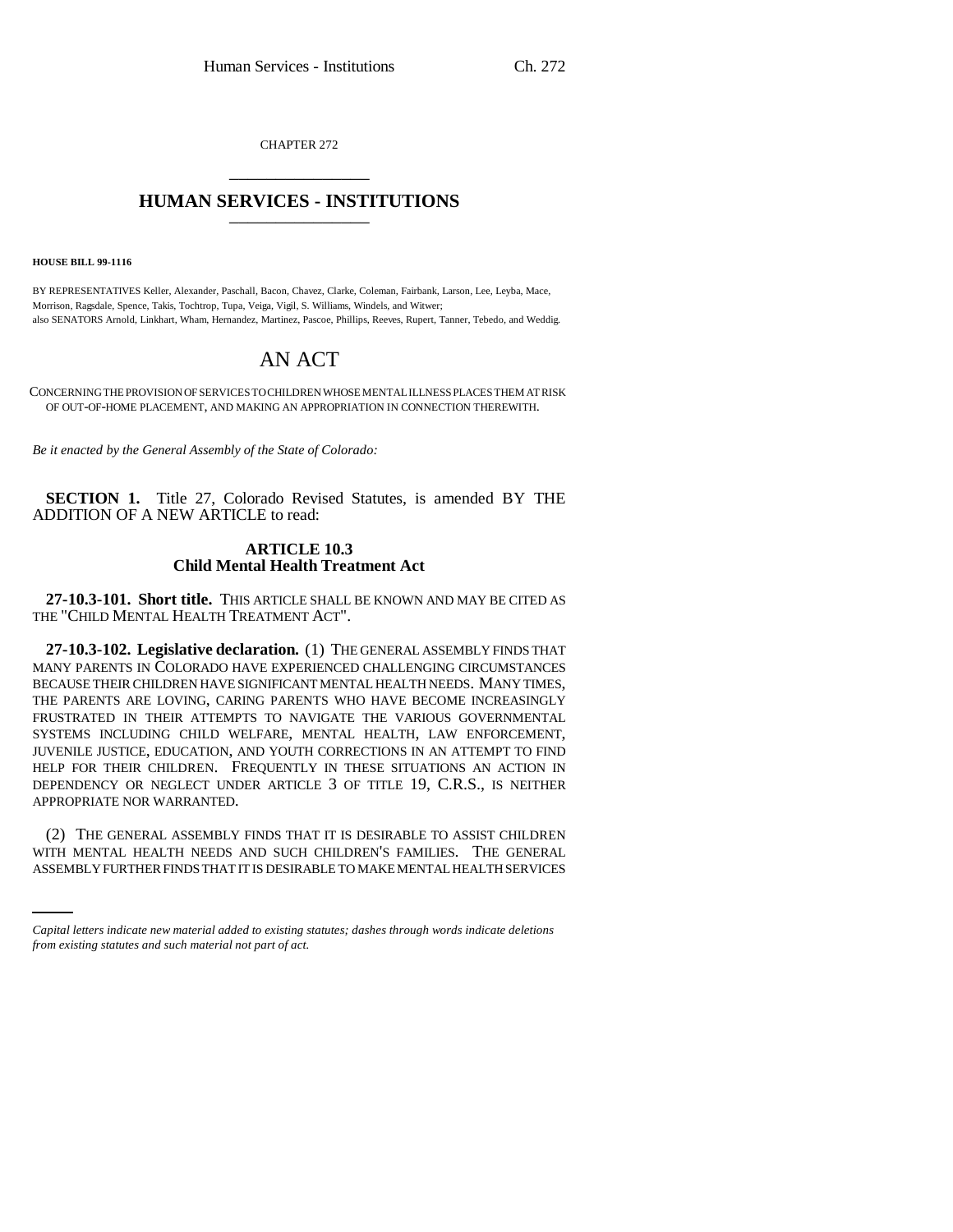### Ch. 272 Human Services - Institutions

MORE AVAILABLE TO THESE FAMILIES DESIRING SUCH TREATMENT FOR THEIR CHILDREN. THE GENERAL ASSEMBLY FINDS THAT, ALTHOUGH THE MENTAL HEALTH AGENCIES ARE RESPONSIBLE FOR PROVIDING THE FULL RANGE OF MENTAL HEALTH TREATMENT SERVICES, INCLUDING RESIDENTIAL CARE, FOR THOSE CHILDREN WHO HAVE BEEN FOUND TO BE CATEGORICALLY ELIGIBLE FOR MEDICAID, THERE REMAINS A POPULATION OF CHILDREN IN NEED OF SUCH SERVICES WHO ARE NOT CATEGORICALLY ELIGIBLE FOR MEDICAID. ACCORDINGLY, THE GENERAL ASSEMBLY DETERMINES THAT IT IS APPROPRIATE TO ADOPT A PROGRAM PURSUANT TO WHICH SERVICES WOULD BE PROVIDED TO SUCH CHILDREN.

**27-10.3-103. Definitions.** AS USED IN THIS ARTICLE, UNLESS THE CONTEXT OTHERWISE REQUIRES:

(1) "CHILD AT RISK OF OUT-OF-HOME PLACEMENT" MEANS A CHILD WHO HAS BEEN DIAGNOSED AS A MENTALLY ILL PERSON, AS DEFINED IN SECTION 27-10-102 (7), AND WHO REQUIRES THE LEVEL OF CARE PROVIDED IN A RESIDENTIAL CHILD CARE FACILITY PURSUANT TO SECTION 26-4-527, C.R.S., AND WHO, ALTHOUGH NOT OTHERWISE CATEGORICALLY ELIGIBLE FOR MEDICAID, IS DETERMINED TO BE ELIGIBLE FOR SOCIAL SECURITY INCOME AND THEREFORE MEDICAID-ELIGIBLE BECAUSE OF THE CHILD'S NEED FOR MENTAL HEALTH SERVICES AND FOR WHOM IT IS NOT APPROPRIATE OR WARRANTED TO FILE AN ACTION IN DEPENDENCY OR NEGLECT PURSUANT TO ARTICLE 3 OF TITLE 19, C.R.S.

(2) "COMMUNITY MENTAL HEALTH CENTER" MEANS EITHER A PHYSICAL FACILITY OR A GROUP OF SERVICE PROVIDERS UNDER UNIFIED ADMINISTRATION OR OTHERWISE AFFILIATED WITH ONE ANOTHER THAT PROVIDES, AT A MINIMUM, THE FOLLOWING SERVICES FOR THE PREVENTION AND TREATMENT OF MENTAL ILLNESS IN PERSONS RESIDING IN A PARTICULAR COMMUNITY IN OR NEAR THE FACILITY OR GROUP SO SITUATED:

- (a) INPATIENT SERVICES;
- (b) OUTPATIENT SERVICES;
- (c) PARTIAL HOSPITALIZATION;
- (d) RESIDENTIAL TREATMENT;
- (e) EMERGENCY SERVICES; AND
- (f) CONSULTATIVE AND EDUCATIONAL SERVICES.

(3) "COUNTY DEPARTMENT" MEANS THE COUNTY OR DISTRICT DEPARTMENT OF SOCIAL SERVICES.

(4) "MENTAL HEALTH AGENCY" MEANS THE COMMUNITY MENTAL HEALTH CENTER SERVING CHILDREN IN A PARTICULAR GEOGRAPHIC AREA OR THE MENTAL HEALTH ASSESSMENT AND SERVICES AGENCY SERVING CHILDREN IN A PARTICULAR GEOGRAPHIC AREA WHO ARE RECEIVING MEDICAID.

(5) "STATE DEPARTMENT" MEANS THE STATE DEPARTMENT OF HUMAN SERVICES.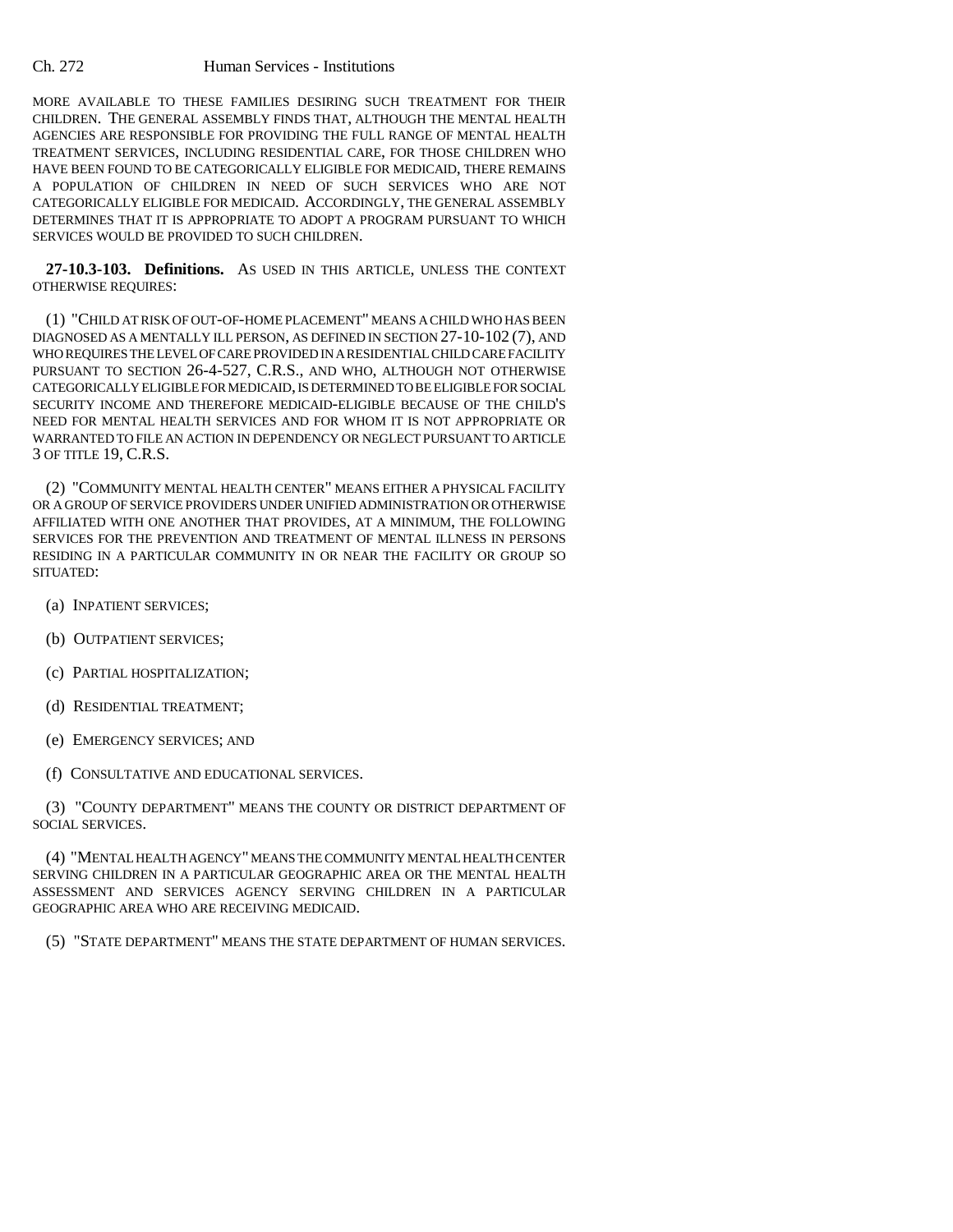**27-10.3-104. Provision of mental health treatment services for youth.** (1) A PARENT OR GUARDIAN MAY APPLY TO A MENTAL HEALTH AGENCY ON BEHALF OF HIS OR HER MINOR CHILD FOR MENTAL HEALTH TREATMENT SERVICES FOR THE CHILD PURSUANT TO THIS SECTION, WHETHER THE CHILD IS CATEGORICALLY ELIGIBLE FOR MEDICAID UNDER THE CAPITATED MENTAL HEALTH SYSTEM DESCRIBED IN SECTION 26-4-123, C.R.S., OR WHETHER THE PARENT BELIEVES HIS OR HER CHILD IS A CHILD AT RISK OF OUT-OF-HOME PLACEMENT AS DEFINED IN SECTION 27-10.3-103 (1). IN SUCH CIRCUMSTANCES, IT SHALL BE THE RESPONSIBILITY OF THE MENTAL HEALTH AGENCY TO EVALUATE THE CHILD AND TO CLINICALLY ASSESS THE CHILD'S NEED FOR MENTAL HEALTH SERVICES AND, WHEN WARRANTED, TO PROVIDE TREATMENT SERVICES AS MAY BE NECESSARY AND IN THE BEST INTERESTS OF THE CHILD AND THE CHILD'S FAMILY. SUBJECT TO AVAILABLE STATE APPROPRIATIONS, THE MENTAL HEALTH AGENCY SHALL BE RESPONSIBLE FOR PROVIDING THE TREATMENT SERVICES, INCLUDING ANY IN-HOME FAMILY MENTAL HEALTH TREATMENT, OTHER FAMILY PRESERVATION SERVICES, RESIDENTIAL TREATMENT, OR ANY POST-RESIDENTIAL FOLLOW-UP SERVICES THAT MAY BE APPROPRIATE FOR THE CHILD'S OR FAMILY'S NEEDS. A DEPENDENCY OR NEGLECT ACTION PURSUANT TO ARTICLE 3 OF TITLE 19, C.R.S., SHALL NOT BE REQUIRED IN ORDER TO ALLOW A FAMILY ACCESS TO RESIDENTIAL MENTAL HEALTH TREATMENT SERVICES FOR A CHILD.

(b) AT THE TIME OF THE ASSESSMENT BY THE MENTAL HEALTH AGENCY, IF RESIDENTIAL SERVICES ARE DENIED, THE MENTAL HEALTH AGENCY SHALL ADVISE THE FAMILY, BOTH ORALLY AND IN WRITING, OF THE APPEAL PROCESS AVAILABLE TO THEM. THE MENTAL HEALTH AGENCY SHALL HAVE TWO WORKING DAYS WITHIN WHICH TO COMPLETE ANY INTERNAL APPEAL PROCESS SHOULD THE MENTAL HEALTH AGENCY DENY REQUESTED RESIDENTIAL SERVICES. WITHIN FIVE WORKING DAYS AFTER THE MENTAL HEALTH AGENCY'S FINAL DENIAL, A PARENT OR GUARDIAN MAY REQUEST AN OBJECTIVE THIRD PARTY AT THE STATE DEPARTMENT WHO IS A PROFESSIONAL PERSON, AS THAT TERM IS DEFINED IN SECTION 27-10-102 (11) TO REVIEW THE ACTION OF THE MENTAL HEALTH AGENCY. SUCH REVIEW SHALL OCCUR WITHIN THREE WORKING DAYS OF THE PARENT'S OR GUARDIAN'S REQUEST.

(2) IN ASSESSING THE MINOR CHILD, IF THE MENTAL HEALTH AGENCY DETERMINES PURSUANT TO SECTION 19-3-304, C.R.S., THAT THERE IS REASONABLE CAUSE TO KNOW OR SUSPECT THAT A CHILD HAS BEEN SUBJECTED TO ABUSE OR NEGLECT, THEN THE MENTAL HEALTH AGENCY SHALL IMMEDIATELY CONTACT THE APPROPRIATE COUNTY DEPARTMENT. WITHIN TEN DAYS AFTER THE REFERRAL TO THE COUNTY DEPARTMENT, THE MENTAL HEALTH AGENCY SHALL MEET WITH THE COUNTY DEPARTMENT AND THE FAMILY. UPON REFERRAL TO THE COUNTY DEPARTMENT, THE COUNTY DEPARTMENT SHALL PROCEED WITH AN ASSESSMENT TO DETERMINE WHETHER THERE IS A SUFFICIENT BASIS TO BELIEVE THAT PHYSICAL OR SEXUAL ABUSE OR NEGLECT OR SOME OTHER FORM OF ABUSE OR NEGLECT OF A CHILD'S PHYSICAL WELL-BEING HAS OCCURRED WARRANTING A DEPENDENCY OR NEGLECT ACTION.

**27-10.3-105. Monitoring - report.** (1) ON OR BEFORE SEPTEMBER 1, 2002, EACH MENTAL HEALTH AGENCY SHALL REPORT TO THE STATE DEPARTMENT THE FOLLOWING INFORMATION:

(a) THE NUMBER OF CHILDREN, BOTH THOSE CHILDREN WHO ARE CATEGORICALLY ELIGIBLE FOR MEDICAID UNDER THE CAPITATED MENTAL HEALTH SYSTEM DESCRIBED IN SECTION 26-4-123, C.R.S. AND THOSE CHILDREN WHO ARE AT RISK OF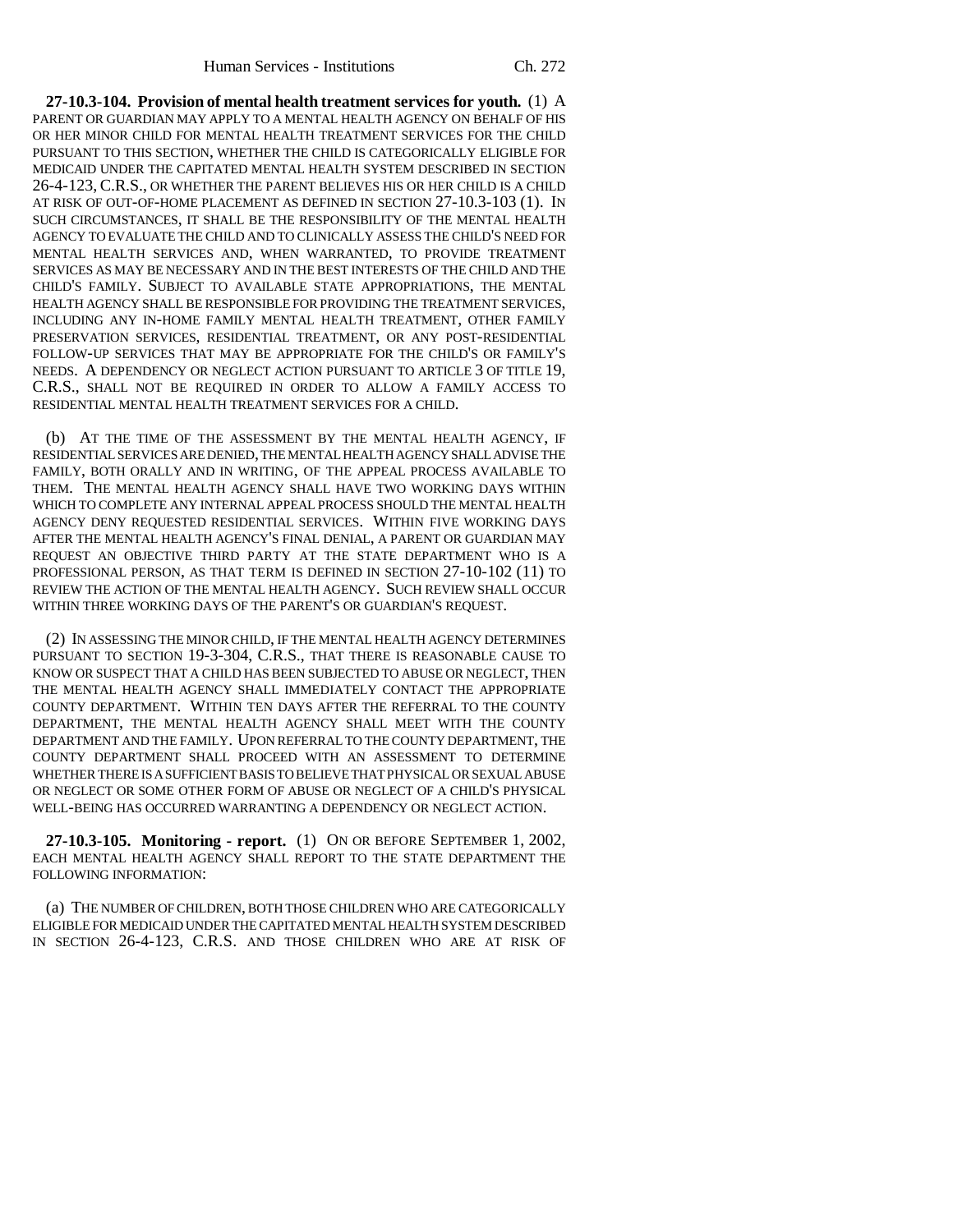OUT-OF-HOME PLACEMENT AS DEFINED IN SECTION 27-10.3-103 (1), TO WHOM THE FOLLOWING SERVICES WERE PROVIDED:

(I) IN-HOME FAMILY MENTAL HEALTH TREATMENT;

(II) FAMILY PRESERVATION SERVICES;

(III) RESIDENTIAL TREATMENT; AND

(IV) POST-RESIDENTIAL FOLLOW-UP SERVICES;

(b) THE NUMBER OF CHILDREN, BOTH THOSE CHILDREN WHO ARE CATEGORICALLY ELIGIBLE FOR MEDICAID UNDER THE CAPITATED MENTAL HEALTH SYSTEM DESCRIBED IN SECTION 26-4-123, C.R.S. AND THOSE CHILDREN WHO ARE AT RISK OF OUT-OF-HOME PLACEMENT AS DEFINED IN SECTION 27-10.3-103(1), REFERRED TO THE COUNTY DEPARTMENT FOR A DEPENDENCY OR NEGLECT INVESTIGATION PURSUANT TO SECTION 27-10.3-104 (2), AND THE REASONS THEREFORE:

(c) THE COSTS ASSOCIATED WITH THE PROVISION OF THE MENTAL HEALTH TREATMENT SERVICES;

(d) THE PROFILES OF THE CHILDREN AND FAMILIES SERVED;

(e) IF RESIDENTIAL SERVICES WERE PROVIDED, THE LENGTH OF STAY; AND

(f) THE AGGREGATE NUMBER OF COMPLAINTS SUBMITTED PURSUANT TO THE DISPUTE RESOLUTION PROCESS DESCRIBED IN SECTION 27-10.3-107, THE NATURE OF THE COMPLAINTS, AND THE GENERAL DISPOSITION OF SUCH CASES.

(2) ON OR BEFORE DECEMBER 1, 2002, THE STATE DEPARTMENT SHALL REPORT THE AGGREGATE, STATEWIDE INFORMATION RECEIVED PURSUANT TO SUBSECTION (1) OF THIS SECTION TO THE MEMBERS OF THE GENERAL ASSEMBLY.

**27-10.3-106. Funding - rules.** (1) IN ORDER TO MAKE MENTAL HEALTH TREATMENT AVAILABLE, IT IS THE INTENT OF THE GENERAL ASSEMBLY THAT MENTAL HEALTH TREATMENT PROVIDED PURSUANT TO THIS ARTICLE TO EACH CHILD DESCRIBED IN SECTION 27-10.3-103(1) WHO IS ELIGIBLE FOR MEDICAID BASED ON THE CHILD'S PLACEMENT IN A RESIDENTIAL CHILD CARE FACILITY PURSUANT TO SECTION 26-4-527, C.R.S., AND WHO IS DETERMINED TO BE ELIGIBLE FOR SUPPLEMENTAL SECURITY INCOME BY THE FEDERAL SOCIAL SECURITY ADMINISTRATION, BE PROVIDED BY MENTAL HEALTH AGENCIES.

(2) IF NEITHER THE FAMILY'S PRIVATE INSURANCE NOR FEDERAL MEDICAID FUNDING COVER ALL OF THE COSTS ASSOCIATED WITH THE SERVICES PROVIDED TO A CHILD AT RISK OF OUT-OF-HOME PLACEMENT PURSUANT TO THIS ARTICLE, THEN THE FAMILY SHALL BE RESPONSIBLE FOR PAYING THAT PORTION THAT IS NOT COVERED BY PRIVATE INSURANCE OR FEDERAL MEDICAID FUNDING ON A SLIDING SCALE BASIS AS SET FORTH IN SUBSECTION (3) OF THIS SECTION. ANY REMAINING PORTION OF THE SERVICES NOT COVERED BY PRIVATE INSURANCE, FEDERAL MEDICAID FUNDING, OR THE FAMILY'S SHARE, SHALL BE PAID FOR FROM GENERAL FUND MONEYS, SUBJECT TO AVAILABLE APPROPRIATIONS.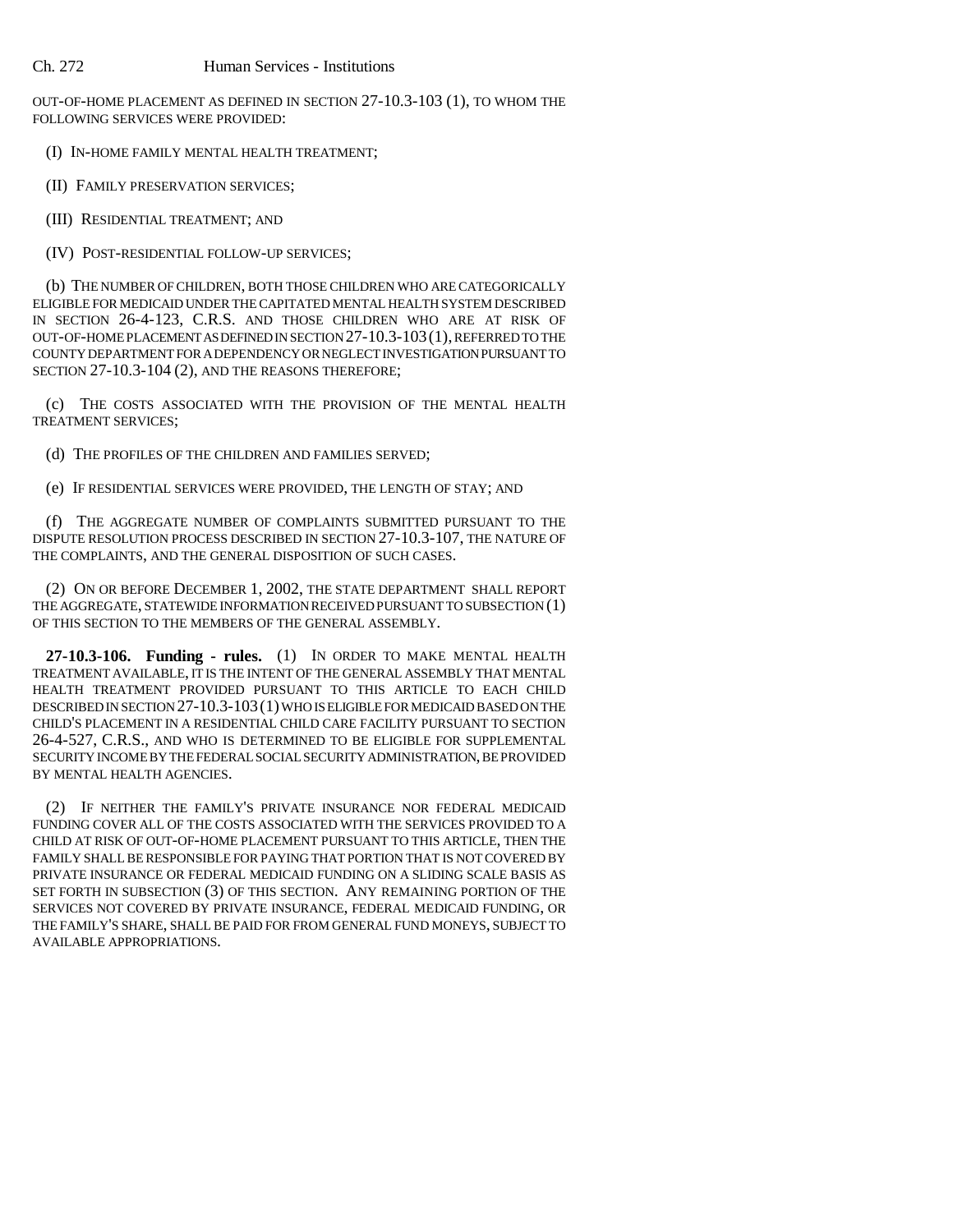(3) THE STATE BOARD OF HUMAN SERVICES, IN CONSULTATION WITH THE DEPARTMENT OF HEALTH CARE POLICY AND FINANCING, SHALL PROMULGATE RULES IMPLEMENTING A SLIDING SCALE FOR THE PAYMENT OF SERVICES, INCLUDING MENTAL HEALTH TREATMENT AND ROOM AND BOARD, THAT ARE NOT COVERED BY PRIVATE INSURANCE OR FEDERAL MEDICAID FUNDING. IT IS THE INTENT OF THE GENERAL ASSEMBLY THAT THE PORTION OF SUCH EXPENSES PAID FROM GENERAL FUND MONEYS SHALL NOT EXCEED THE GENERAL FUND APPROPRIATIONS MADE FOR SUCH PURPOSE IN ANY GIVEN FISCAL YEAR. IT IS THE FURTHER INTENT OF THE GENERAL ASSEMBLY THAT SUBSIDIES PROVIDED BY THE STATE THROUGH GENERAL FUND MONEYS SHALL BE USED TO ASSIST THE LOWEST INCOME FAMILIES.

**27-10.3-107. Dispute resolution - rules.** (1) THE STATE DEPARTMENT SHALL UTILIZE, WHEN APPROPRIATE, ESTABLISHED GRIEVANCE AND DISPUTE RESOLUTION PROCESSES IN ORDER TO ASSURE THAT PARENTS HAVE ACCESS TO MENTAL HEALTH SERVICES ON BEHALF OF THEIR CHILDREN.

(2) THE STATE BOARD OF HUMAN SERVICES SHALL PROMULGATE RULES TO ASSURE THAT A GRIEVANCE PROCESS IS AVAILABLE TO PARENTS CONCERNING THE PROVISION OF MENTAL HEALTH SERVICES AND TO ASSURE THAT A DISPUTE RESOLUTION PROCESS IS AVAILABLE FOR DISPUTES BETWEEN THE COUNTY DEPARTMENTS AND MENTAL HEALTH AGENCIES.

**27-10.3-108. Repeal.** THIS ARTICLE IS REPEALED, EFFECTIVE JULY 1, 2003.

**SECTION 2.** 19-3-308, Colorado Revised Statutes, is amended BY THE ADDITION OF A NEW SUBSECTION to read:

**19-3-308. Action upon report of intrafamilial, institutional, or third-party abuse - child protection team.** (1.5) (a) UPON REFERRAL TO THE COUNTY DEPARTMENT, THE COUNTY DEPARTMENT SHALL ASSESS THE POSSIBILITY OF ABUSE OR NEGLECT.

(b) IF, DURING THE INVESTIGATION AND ASSESSMENT PROCESS, THE COUNTY DEPARTMENT DETERMINES THAT THE FAMILY'S ISSUES MAY BE ATTRIBUTABLE TO THE CHILD'S MENTAL HEALTH STATUS, RATHER THAN DEPENDENCY OR NEGLECT ISSUES, AND THAT MENTAL HEALTH TREATMENT SERVICES PURSUANT TO SECTION 27-10.3-104,C.R.S., MAY BE MORE APPROPRIATE, THE COUNTY DEPARTMENT SHALL CONTACT THE MENTAL HEALTH AGENCY, AS THAT TERM IS DEFINED IN SECTION 27-10.3-103 (4), C.R.S. WITHIN TEN DAYS AFTER THE COMMENCEMENT OF THE INVESTIGATION, THE COUNTY DEPARTMENT SHALL MEET WITH A REPRESENTATIVE FROM THE MENTAL HEALTH AGENCY AND THE FAMILY. THE COUNTY DEPARTMENT, IN CONJUNCTION WITH THE MENTAL HEALTH AGENCY, SHALL JOINTLY DETERMINE WHETHER MENTAL HEALTH SERVICES SHOULD BE PROVIDED PURSUANT TO SECTION 27-10.3-104, C.R.S., OR WHETHER THE PROVISION OF SERVICES THROUGH THE COUNTY DEPARTMENT IS MORE APPROPRIATE.

**SECTION 3.** Part 5 of article 4 of title 26, Colorado Revised Statutes, is amended BY THE ADDITION OF A NEW SECTION to read:

**26-4-509.5. Child mental health treatment and family support program.** (1) THE GENERAL ASSEMBLY FINDS THAT MANY PARENTS IN COLORADO WHO HAVE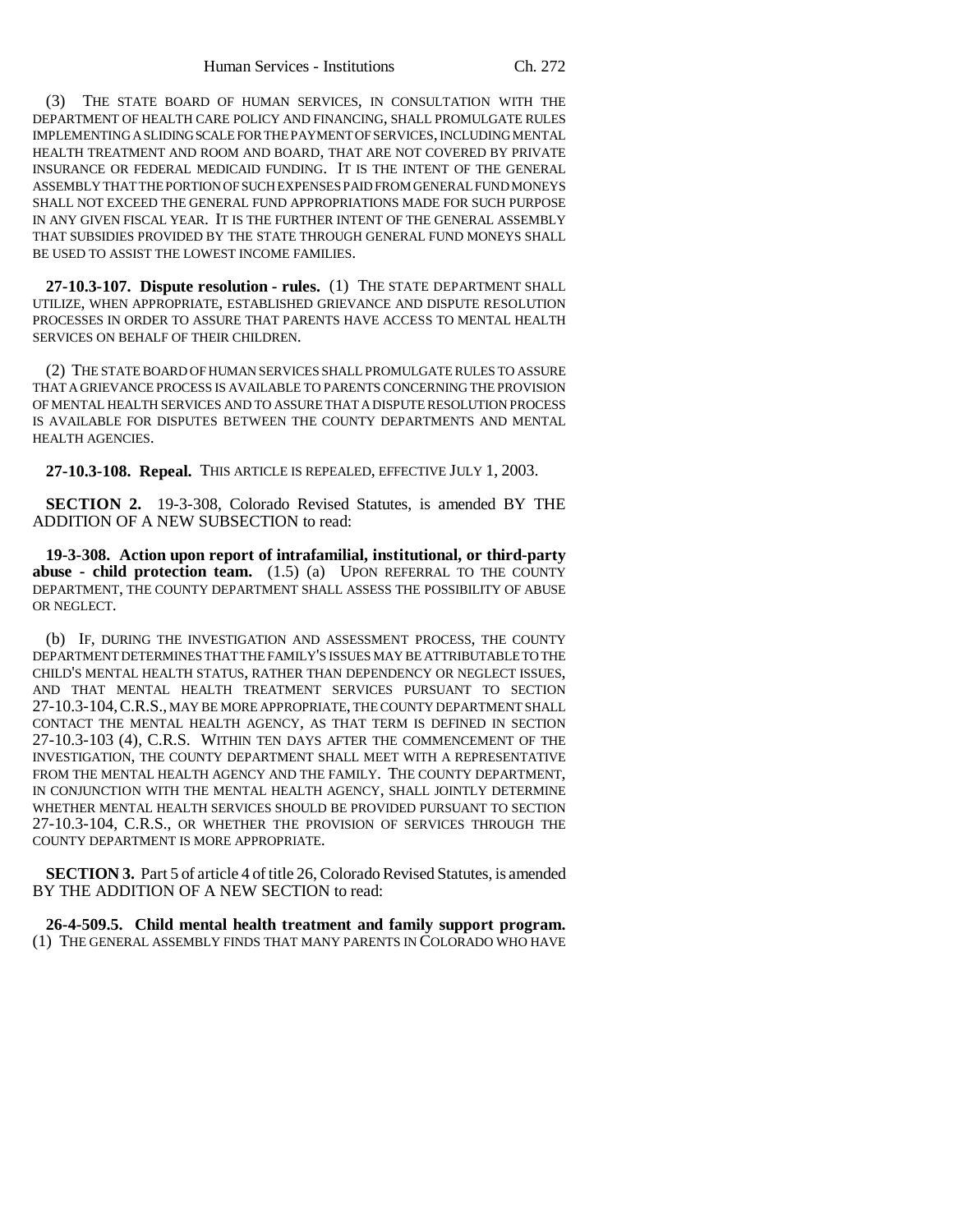#### Ch. 272 Human Services - Institutions

EXPERIENCED CHALLENGING CIRCUMSTANCES BECAUSE THEIR CHILDREN HAVE SIGNIFICANT MENTAL HEALTH NEEDS AND WHO HAVE ATTEMPTED TO CARE FOR THEIR CHILDREN OR SEEK SERVICES ON THEIR BEHALF OFTEN ARE BURDENED WITH THE EXCESSIVE FINANCIAL AND PERSONAL COSTS OF PROVIDING SUCH CARE. PRIVATE INSURANCE COMPANIES MAY NOT COVER MENTAL HEALTH SERVICES AND RARELY COVER RESIDENTIAL MENTAL HEALTH TREATMENT SERVICES; THOSE THAT DO SELDOM COVER A SUFFICIENT PERCENTAGE OF THE EXPENSE TO MAKE SUCH MENTAL HEALTH TREATMENT A VIABLE OPTION FOR MANY FAMILIES IN NEED. THE RESULT IS THAT MANY FAMILIES DO NOT HAVE THE ABILITY TO OBTAIN THE MENTAL HEALTH SERVICES THAT THEY FEEL THEIR CHILDREN DESPERATELY NEED. THE GENERAL ASSEMBLY FINDS THAT IT IS IN THE BEST INTERESTS OF THESE FAMILIES AND THE CITIZENS OF THE STATE TO ENCOURAGE THE PRESERVATION OF FAMILY UNITS BY MAKING MENTAL HEALTH TREATMENT AVAILABLE TO THESE CHILDREN PURSUANT TO ARTICLE 10.3 OF TITLE 27, C.R.S.

(2) IN ORDER TO MAKE MENTAL HEALTH TREATMENT AVAILABLE, IT IS THE INTENT OF THE GENERAL ASSEMBLY THAT EACH MEDICAID-ELIGIBLE CHILD WHO IS DIAGNOSED AS A MENTALLY ILL PERSON, AS THAT TERM IS DEFINED IN SECTION 27-10-102 (7), C.R.S., SHALL RECEIVE MENTAL HEALTH TREATMENT, WHICH MAY INCLUDE IN-HOME FAMILY MENTAL HEALTH TREATMENT, OTHER FAMILY PRESERVATION SERVICES, RESIDENTIAL TREATMENT, OR ANY POST-RESIDENTIAL FOLLOW-UP SERVICES, THAT SHALL BE PAID FOR THROUGH FEDERAL MEDICAID FUNDING.

**SECTION 4.** 26-4-527 (1), Colorado Revised Statutes, is amended to read:

**26-4-527. Residential child health care - waiver - program.** (1) The department of health care policy and financing, in cooperation with the department of human services, shall implement a program concerning residential child health care under this article to provide services to medicaid-eligible children residing in residential child care facilities PURSUANT TO ARTICLE 10.3 OF TITLE 27, C.R.S., and children placed through county departments of social services in licensed or certified out-of-home placement facilities. in addition to residential child care facilities. Children with developmental disabilities, as defined in section 27-10.5-102 (11), C.R.S., who are placed in such facilities shall meet the out-of-home placement criteria described in section 19-1-107, C.R.S., and shall be neglected or dependent as described in section 19-3-102, C.R.S. The medical services board shall establish the type of rehabilitative or medical assistance services to be provided under the program as described in subsection (3) of this section, to the extent such services are cost-efficient, and the recipient eligibility criteria that may include, but are not limited to, a medical necessity determination and a financial eligibility determination.

**SECTION 5. Appropriation - adjustment in 1999 long bill**. (1) In addition to any other appropriation, there is hereby appropriated, out of any moneys in the general fund not otherwise appropriated, to the department of human services, for the fiscal year beginning July 1, 1999, the sum of two hundred twenty-six thousand five hundred forty-five dollars (\$226,545), or so much thereof as may be necessary, for the implementation of this act.

(2) For the implementation of this act, appropriations made in the annual general appropriations act for the fiscal year beginning July 1, 1999, shall be adjusted as